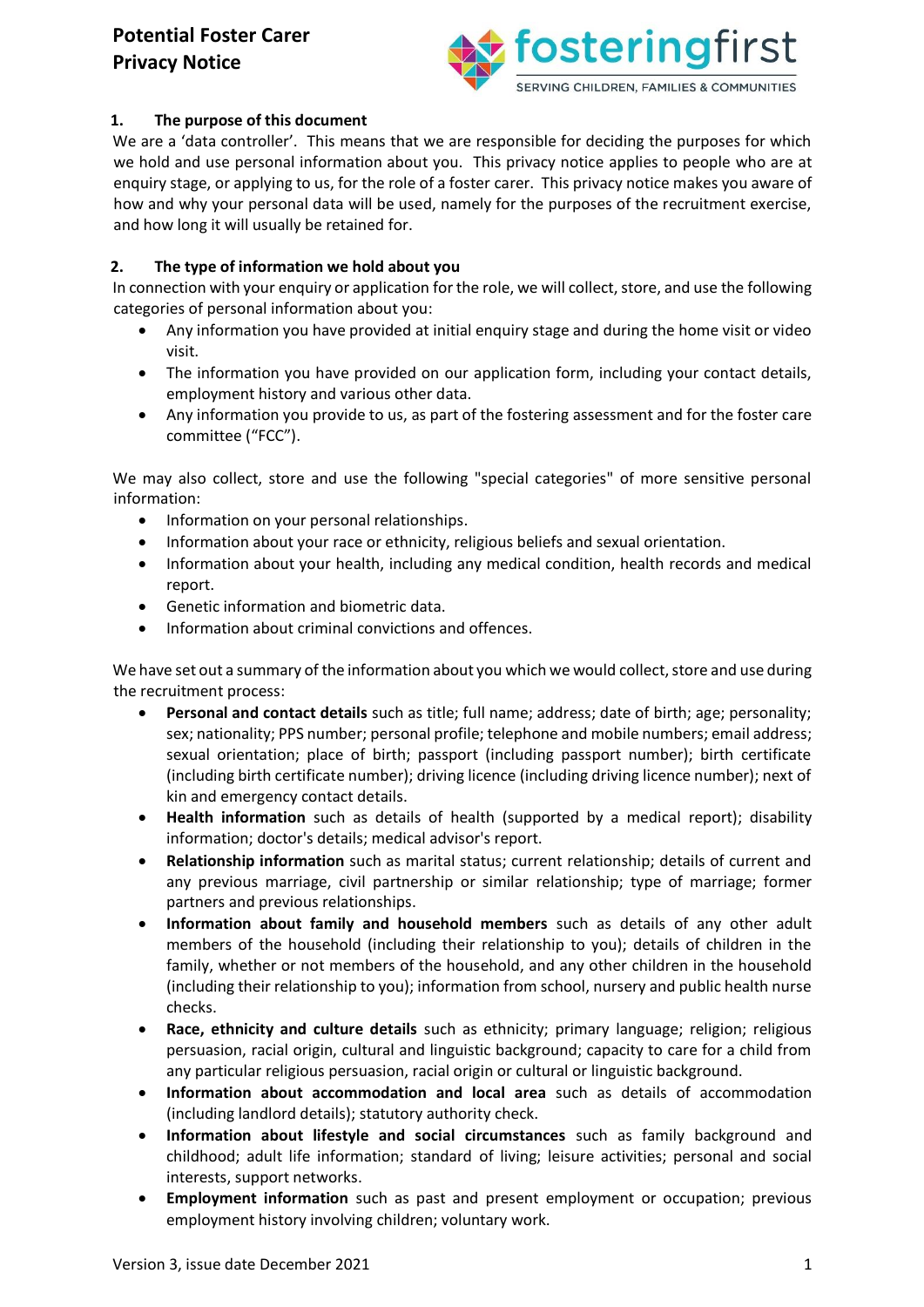

- **Information about previous experience and relevant skills** such as previous experience (if any) of caring for your own and other children; skills, competence and potential relevant to your capacity to care effectively for a child placed with you.
- **Information about previous applications** such as the outcome of any request or application to foster or adopt children, including particulars of any previous approval or refusal of approval; the outcome of any request or application for registration as an early years provider or later years provider, including particulars of any previous approval or refusal of approval.
- **Information within reference** such as referee's details; referee's relationship to you.
- **Information about criminal offences, convictions and any information on court proceedings** (such a Garda Vetting and overseas police checks).
- **Other information** such as income and expenditure information; social media and internet checks; other checks; your relationship with the other applicant (if you are making a joint application); information obtained in connection with the assessment; report presented to FCC (and any associated documents); recommendation of FCC; outcome of application (and the circumstances surrounding this); date of decision; preferences for type of placement; enquiry source (how you contacted us and heard about us).

We may collect, hold and use additional personal information in the course of the recruitment process.

## **3. How your personal information is collected**

We collect personal information about you from the following sources:

- You, the applicant.
- Information from the checks and enquiries which we undertake as part of the recruitment process. There are several background checks. Examples include checks with your family members and individuals associated with your household, current and previous partners, current and former employers, voluntary agency, landlord, statutory authority and child's school/nursery where applicable. Depending on the circumstances, there may be other checks and enquiries.
- Information from your doctor, hospital and/or other relevant health professional. This includes obtaining a medical report about your health.
- Any fostering provider to whom you have previously applied, or fostered for, and/or any individual or authority in connection with any previous private fostering arrangement which you have been involved with.
- Any adoption agency to whom you have previously applied or adopted for, and/or any individual or authority in connection with any previous private adoption arrangement which you have been involved with.
- Any statutory authority, other public body or voluntary agency who may hold information pertinent to your prior involvement in child minding or day/play care provision for children, work in any children's residential care setting, or work or other activities in connection with services to vulnerable adults or children.
- Information from the other applicant (if you are making a joint application).
- Garda Vetting and overseas police services in respect of criminal convictions, with or without the use of an intermediary external government-accredited agency.
- Your named referees, from whom we collect information about you which may be relevant for us to consider your application.
- Information from other parties as part of the recruitment process, such as an independent assessor and regulator.
- We may also obtain information about you from publicly accessible sources such as through internet and social media checks.

### **4. How we will use information about you**

We will use the personal information we collect about you to: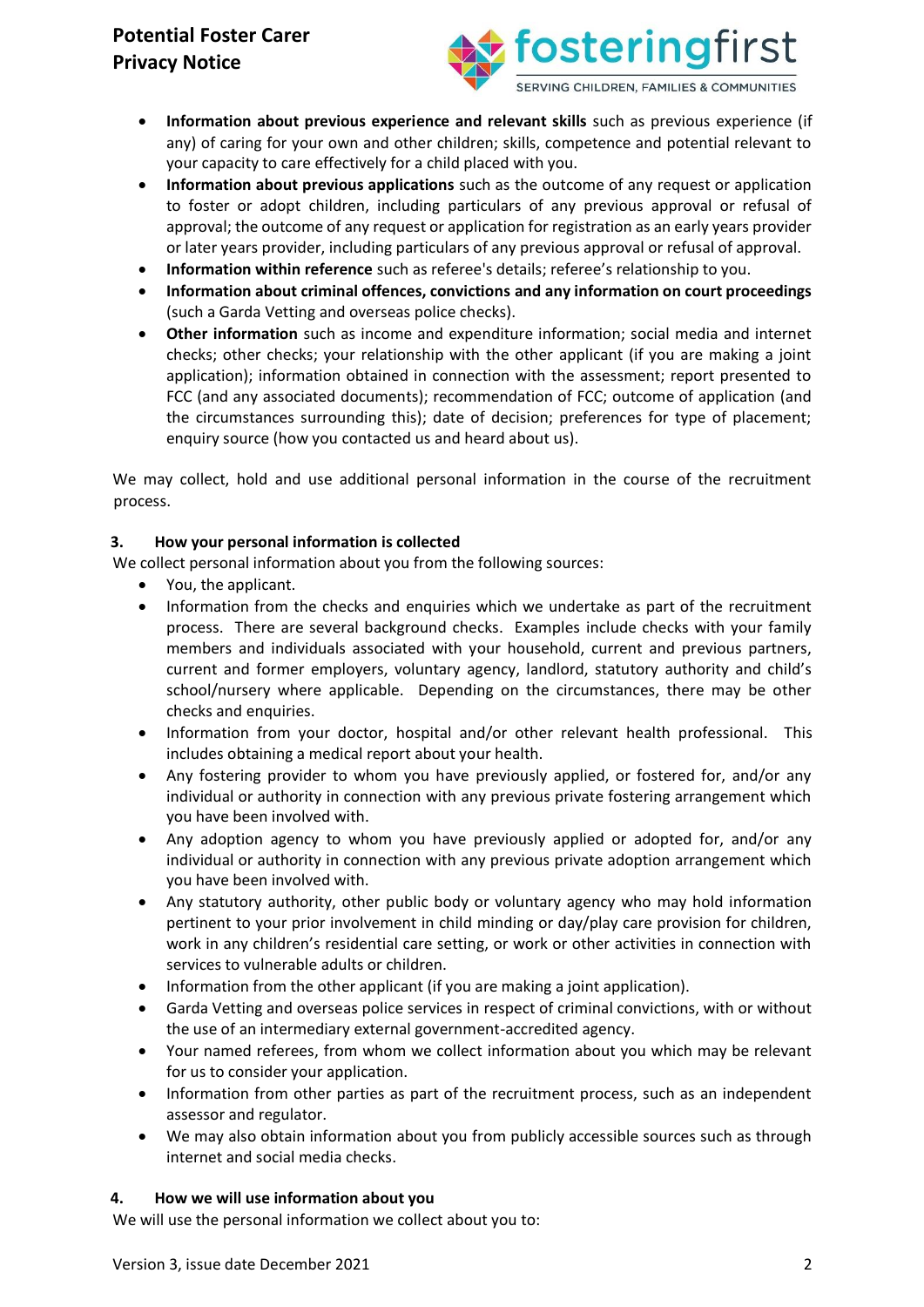

- Assess your skills, experience, suitability and capacity for the role.
- Carry out background and reference checks.
- Communicate with you about the recruitment process.
- Keep records related to our recruitment processes.
- Comply with legal or regulatory requirements.

It is our legitimate interest to decide to proceed with your initial enquiry to application stage. Furthermore, it is in our legitimate interests to decide whether to approve you for the role given the child safeguarding context. We also need to process your personal information to decide whether to enter into a contract with you.

## **5. If you fail to provide personal information**

If you fail to provide information when requested, which is necessary for us to consider your application, we will not be able to process your application successfully. For example, we require references for this role but if you fail to provide us with relevant details, we will not be able to take your application further.

### **6. Change of purpose**

We will only use your personal information for the purposes for which we collected it, unless we reasonably consider that we need to use it for another reason and that reason is compatible with the original purpose. If we need to use your personal information for an unrelated purpose, we will notify you and we will explain the legal basis which allows us to do so.

Please note that we may process your personal information without your knowledge or consent, in compliance with the above rules, where this is required or permitted by law.

## **7. How we use particularly sensitive personal information**

We will use your particularly sensitive personal information in order to comply with our legal and regulatory obligations throughout the recruitment process.

We also require your sensitive personal information to assess your fitness and suitability as a prospective foster carer as well as your ability to meet the needs of a child which may be placed with you if you are approved as a foster carer by us.

In particular, the collection of such sensitive personal information about you is necessary for the following reasons:

- To adhere to our obligations under social protection law.
- To establish, exercise or defend any legal claims.
- To provide social care services.

### **8. Information about criminal convictions**

We will collect information about your criminal convictions history if we would like to offer you the role (subject to checks and any other conditions, such as references, being satisfactory).

We are legally required to carry out criminal record checks for those carrying out this role. This requirement enables us to satisfy ourselves that there is nothing in your criminal convictions history which makes you unsuitable for the role.

As part of the criminal record check which we undertake, the Garda Vetting unit or overseas police unit will issue FFI with relevant documentation. In the instance when a disclosure contains information, a risk assessment of the offences/cautions will take place.

We have in place appropriate safeguards to protect your privacy when processing such data.

### **9. Automated decision-making**

You will not be subject to decisions that will have a significant impact on you based solely on automated decision-making.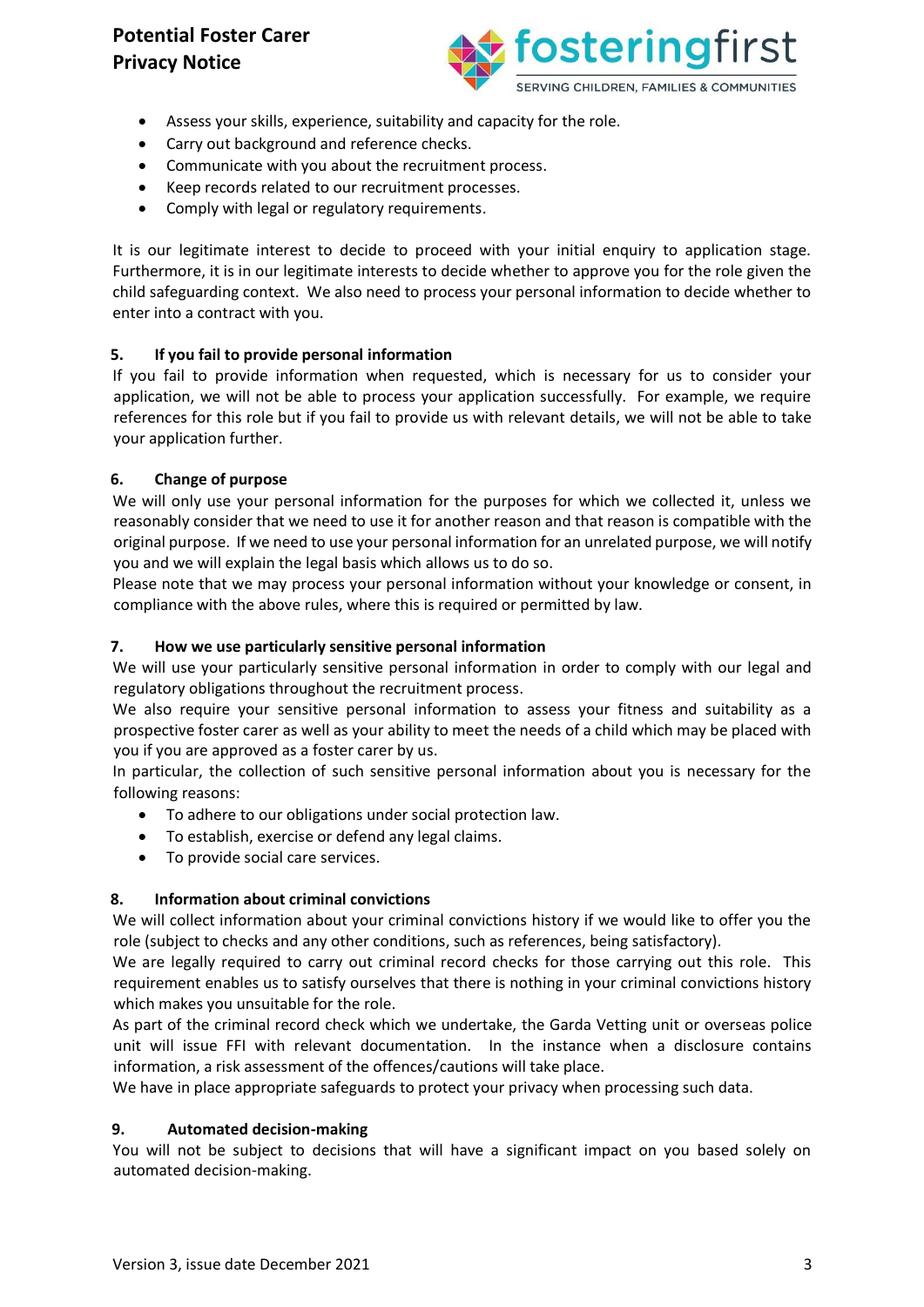

## **10. Data sharing**

We will share your personal information with third parties where required by law, where it is necessary to administer the relationship with you or where we have another legitimate interest in doing so. We have outlined below various third parties with whom we may share your personal information:

- Various third parties such as your doctor, medical advisor and/or other health professional, statutory authority, other independent fostering agencies (IFA), FCC and independent assessor.
- Named referees as well as any other individuals or organisations with which we need to carry out checks and enquiries (such as your family members, IFAs and employer). In order to perform these checks and enquiries, the relevant third parties would be informed that you have made an application for fostering to us and they will receive basic details about you in order for us to undertake the requisite checks and obtain the relevant information.
- Garda Vetting and other policing bodies in order to obtain the outcome of the check in respect of criminal convictions, with or without the use of an intermediary external governmentaccredited agency.
- The other applicant (if you are making a joint application).
- A third-party provider of support services in order to register you with them as a potential foster carer and enable you to gain access to independent support (where applicable).
- Associated companies for various reasons, including as part of our regular reporting activities on company performance, in the context of a business reorganisation or group restructuring exercise, for system maintenance support and hosting of data.
- Our legal and other professional advisors, including our auditors and insurers.
- Subcontractors, partnering organisations or associated companies which assist us to provide or improve our services (for example, by analysing and modelling statistics/data).
- Other organisations who provide services to us such as back up and server hosting providers, IT software and maintenance providers, document storage providers and suppliers of other back office functions.
- Other third parties, for example, in the context of the possible sale or restructuring of the business.
- Regulators, government bodies, statutory agencies, IFAs, An Garda Siochana, Policing bodies, courts or to otherwise comply with legal or regulatory obligations.

## **11. Arrangements with third party service providers and our associated companies**

All our third-party service providers and associated companies are required to take appropriate security measures to protect your personal information in line with our policies. We do not allow our third-party service providers to use your personal data for their own purposes. We only permit them to process your personal data for specified purposes and in accordance with our instructions.

### **12. Data security**

We have put in place appropriate security measures to prevent your personal information from being accidentally lost, used or accessed in an unauthorised way, altered or disclosed. In addition, we limit access to your personal information to those employees, agents, contractors and other third parties who have a business need-to-know. They will only process your personal information on our instructions and they are subject to a duty of confidentiality.

We have put in place procedures to deal with any suspected data security breach and will notify you and any applicable regulator of a suspected breach where we are legally required to do so.

### **13. Communications preferences**

We may use your home address, telephone numbers, email address and social media or digital channels to communicate with you according to your preferences. You can amend your preferences in respect of such communications, at any time, by contacting us.